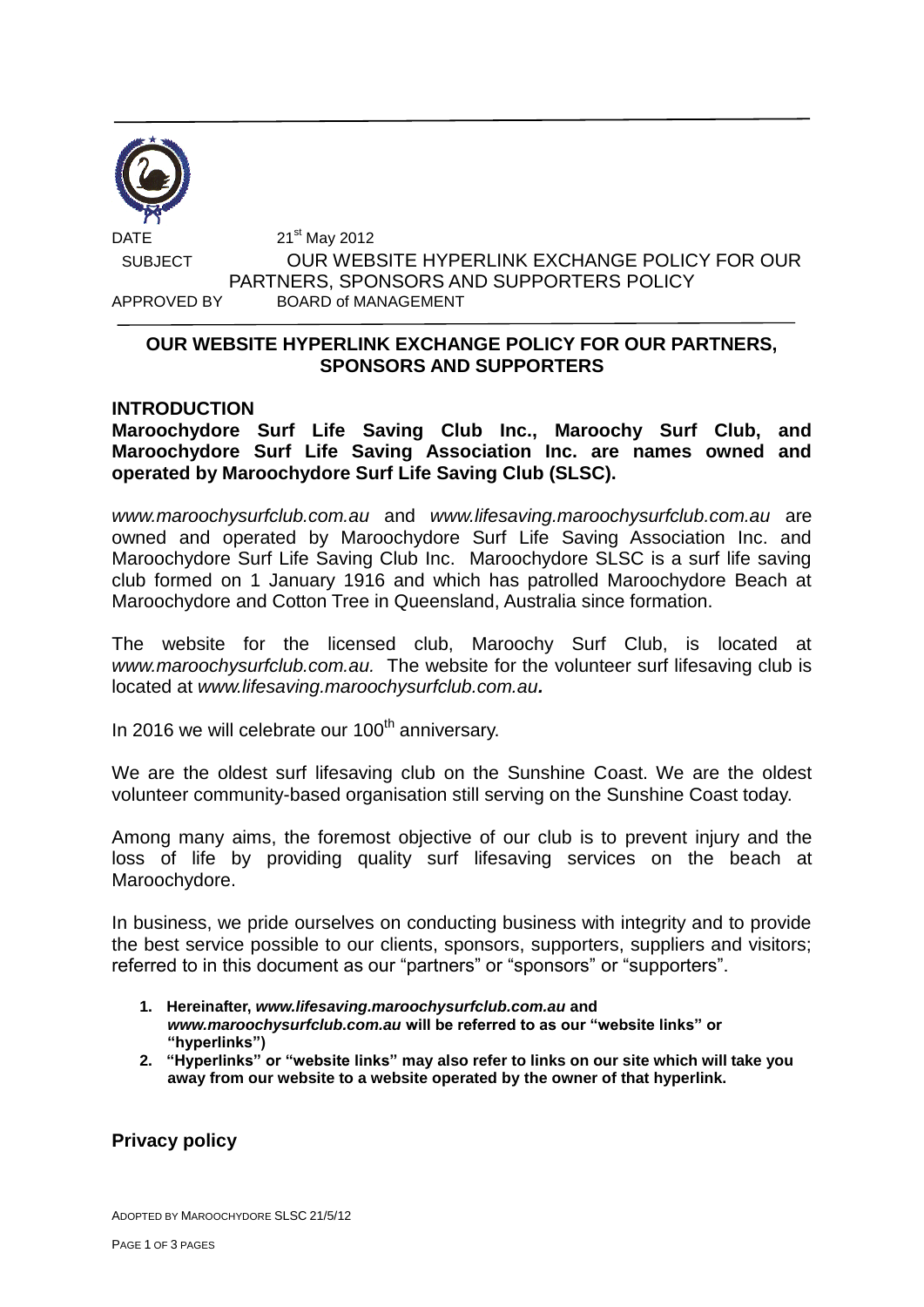Other than the number of visitations to our sites, we do not collect data about our clients, customers or visitors. You will not hear from us unless you want to or your linkage to our website is part of an agreement or sponsorship arrangement.

### **Disclaimer**

We endeavour to provide true and accurate information, but we are not perfect. Therefore, when using our websites you agree that the information provided may not be relied upon and that you are advised to verify it independently. You agree that we will not be under any liability for any negative experiences, loss or damage that may be suffered or incurred or which may arise directly or indirectly from the use of or reliance upon information displayed on this website or any other association with our website, our sponsors, supporters and related hyperlinks.

Hyperlinks to external websites displayed on our websites may be included for general information, for advertising or as part of an agreement or sponsorship. We do not guarantee the accuracy and integrity of these sites or the organisations and information associated with these sites.

We will do our utmost to protect our club's name and branding and that of lifesaving in Australia and Queensland. We cannot be responsible for changes, problems or indiscretions that occur on other websites linked to our websites. We request any such changes, problems or indiscretions be brought to our attention promptly.

### **HYPERLINK EXCHANGE POLICY**

If you wish to commence a hyperlink exchange with us, we request that before our hyperlink or your business hyperlink and any logo associated with either link are used by either party, that you:

- 1. Read our Hyperlink Exchange Policy;
- 2. Agree to our Hyperlink Exchange Policy in writing this may be by way of confirmation on appropriate business email;
- 3. Obtain written return approval from the General Manager, Maroochydore Surf Life Saving Club Inc. or the General Manager's approved representative.

At our discretion we may at any time remove links that do not support our objectives for hyperlink exchange.

Link exchange should be mutually beneficial to both parties, pertinent to the content of both parties' websites and should serve as a valuable resource to website visitors.

A link exchange is an excellent way to generate interest in and traffic to your website and our website. Apart from visitors migrating directly to your site from link exchange partners, the benefit of increased search engine traffic derived from having your website *spidered* through hyperlinks can be enormous.

## **1. WE DO NOT accept the following websites as link exchange partners:**

Adult entertainment websites